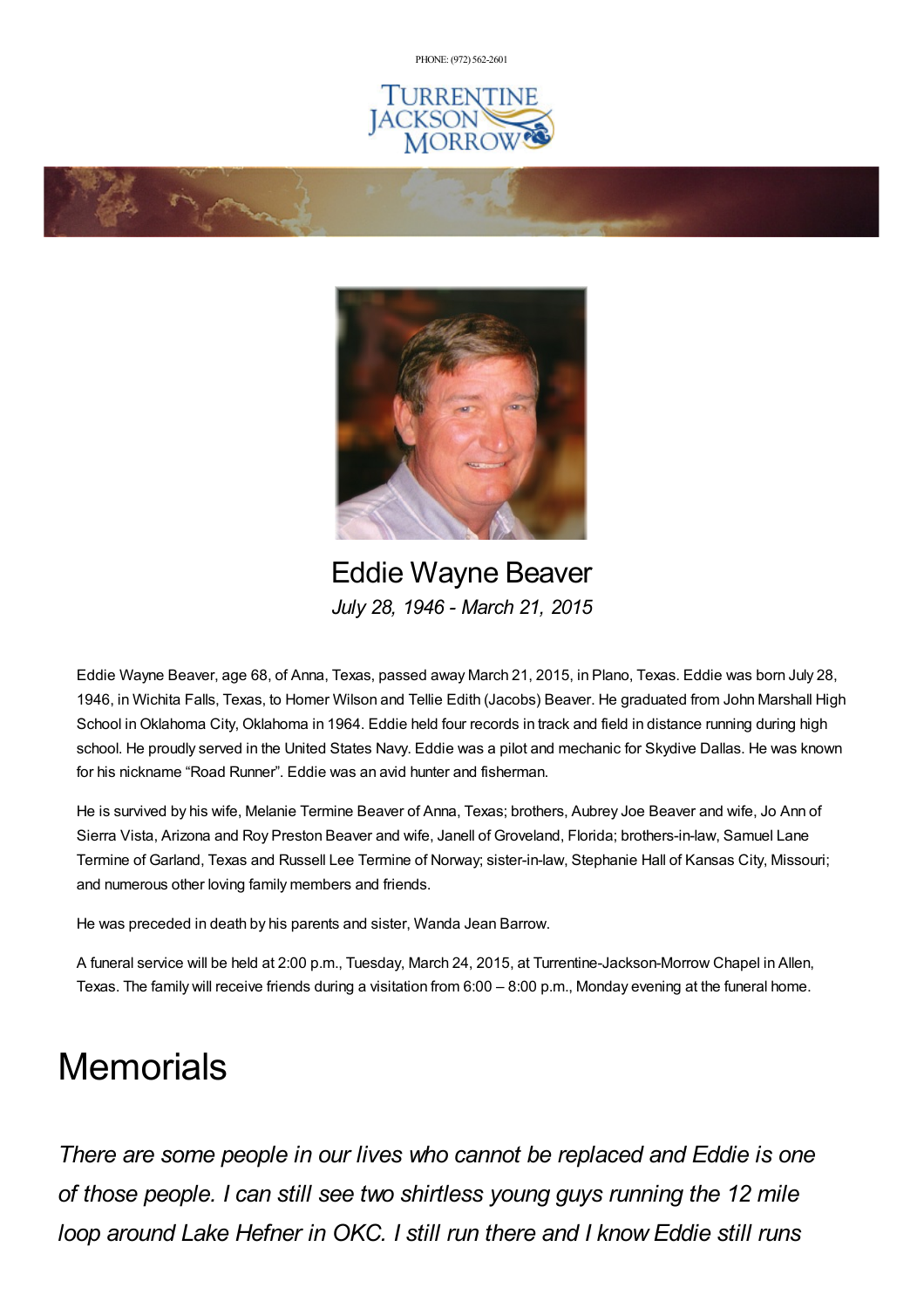*with me. All of the memories of all the races we each won and lost against the best there was will always be with me. RIP old friend.*

## **CHARLEY SEAY, FEBRUARY 1, 2016**

*On behalf of Dr. Larry Chapman and our entire staff we would like to express our condolences to the family and friends of Eddie. We adored Eddie and I was personally looking forward to him flying me and my boys for our first jump. The day we do jump, I'll be talking to ya Eddie and I'll know you'll be watching and smiling that great smile of yours from your great big blue sky.* **BETTY SWANSON, APRIL 16, 2015**

*I was a High School friend of Eddie. He always showed kindness toward a socially awkward tall lanky teenager. I pray that he is at peace with the Father.* **MARTIN L BASS, MARCH 27, 2015**

*Thanks Ed, if it wasnt for you and your guidance when i was a kid early in my career at TI I would not be them man I am today. Thank you for the great times over the years, Loved those Beaver Dove Hunts, all the flying, fishing and more. I think back on those experiences often. Recently Moved into our dream, few blocks from the bay 26 miles from the beach, This is my last stop , You did well old friend, I know some from those dove hunts will take good care of you now, Blessings and VFR conditions. Terry and Cheryl Moore po box 657 Seabrook tx 77586 planohog@gmail.com*

**TERRY A. MOORE, MARCH 23, 2015**

*A thousand thanks Eddie, for the thousands of safe rides you gave me and so many others to the sky... you were always such a rock. Now you are free in the great blue beyond. peace.*

**CHAR DE SOSTOA, MARCH 23, 2015**

*Eddie you will be greatly missed. Thank you for the love and kindness you showed to our family...especially Aubree and Harper. They love you. You will alway be in our hearts.*

**JON ENLOW , MARCH 23, 2015**

*Eddie, what sad news this is. Thanks much for the good smiles, good spots and good times. RIP*